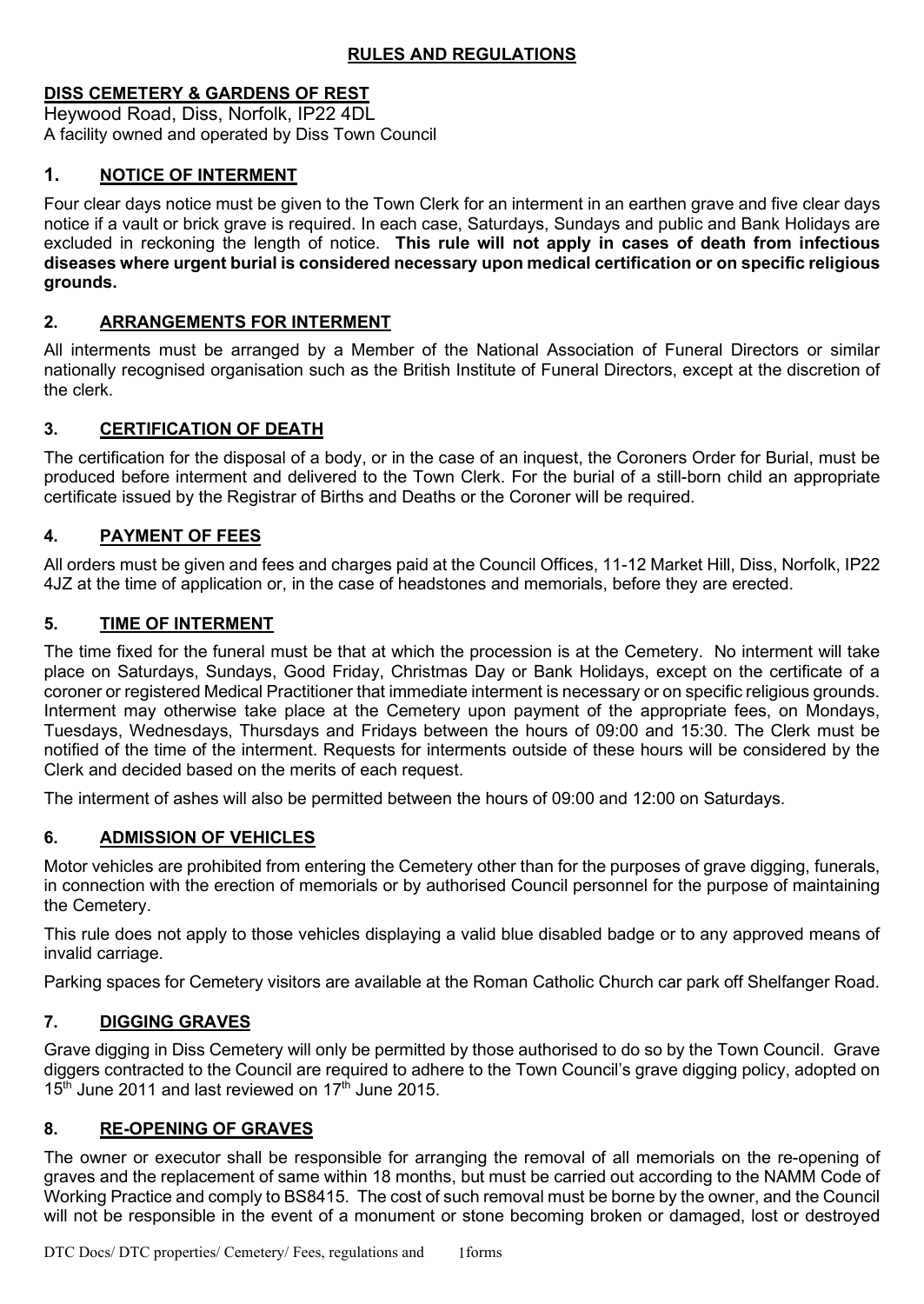during the work.

When re-erecting a memorial if it is intended to change or add wording a copy of the proposed inscription with a drawing in duplicate showing the form and dimensions proposed to be erected must be left a the office of the council one month prior to installation for approval.

No body shall be buried in any vault or walled grave unless the coffin is separately entombed in an airtight manner, that is, by properly cemented stone or brickwork, which shall never be disturbed.

### **9. DEPTH OF GRAVES**

No grave shall be deeper than 8 feet, but the Council, if they find it impractical for any reason, reserve the right to specify the maximum depth to which the grave can be dug. No body shall be buried in a grave in such a manner that any part of the coffin is less than 3 feet below the level of any ground adjoining the grave.

### **10. SITE OF GRAVES**

Allocation of rights to grave plots and burials will be on application as per the plan kept by the Town Clerk. Burials will not be allowed in the Chapels, or within 10 feet from the walls thereof. The Southern portion of the grounds are Consecrated and the Northern portion is Unconsecrated.

#### **11. EXCLUSIVE RIGHT OF BURIAL**

**The purchase of Exclusive Rights of Burial refers to the right to be buried in the grave space mentioned in the Exclusive Right Certificate and NOT the purchase of the land itself. It is only the Right of Burial which expires at the end of the term (currently 100 years) and present legislation does not allow any human remains to be disturbed. As registered Owner of the Grant of Exclusive Right of Burial, you have the automatic right to be buried in the grave. You may also allow others to be buried in the grave (space permitting).**

- a) The charge for exclusive right of burial is payable in addition to the ordinary interment and other fees, and entitles the person to whom the grant is made, to the exclusive right of burial in that grave for 100 years after which time the Council may permit burials in any unused space. Once the grant owner has deceased, the Exclusive Right of Burial must be transferred to a new owner, for which a fee is payable. This transfer must take place before consent for any memorial to be erected or any further interments other than that of the owner will be granted. The Council will permit a memorial to be placed only over a grave in which exclusive right of burial has been granted, subject to the Council's regulations and charges relating to Monuments.
- b) The fee payable for exclusive right of burial is per person, plots purchased for two interments will incur two ERB fees

b) Where no exclusive right of burial has been purchased or the term of Exclusive Right of Burial has expired the Council reserves the right to make further burials in the same grave at a later date and therefore it is not possible to permit the erection of kerbstones, headstone or other memorials.

c) No assignment of the exclusive right of burial in a grave will be allowed unless the Deed of Grant has been properly endorsed by the Town Clerk.

### **12. MONUMENTS**

For the avoidance of doubt, 'monuments' is defined as any headstone, kerbstone, plinth, flat stone, tablet or stone vase for which permission to erect or install must be obtained.

No monument of any sort will be allowed to be erected or placed on any grave where the exclusive right of burial has not first been purchased.

All foundations of monuments, the fixing of or removal of the same and other work connected with the installation of monuments, must be carried out in accordance with best practice guidance as provided by the Association of Burial Authorities, copies of which are available from the Town Clerk upon request.

Any persons undertaking such works must use such means as are deemed necessary by the Council for the protection of the grass and the paths during the progress of the work. Such persons shall, upon completion of the work, clear away any materials not used or any other rubbish deposited on the site of the works to the satisfaction of the Town Clerk or other such officer as may be nominated by the Council.

All memorials must be erected in strict accordance with the current NAMM Code of Working Practice and comply with BS8415. Details in relation to these are obtainable from The National Association of Memorial Masons.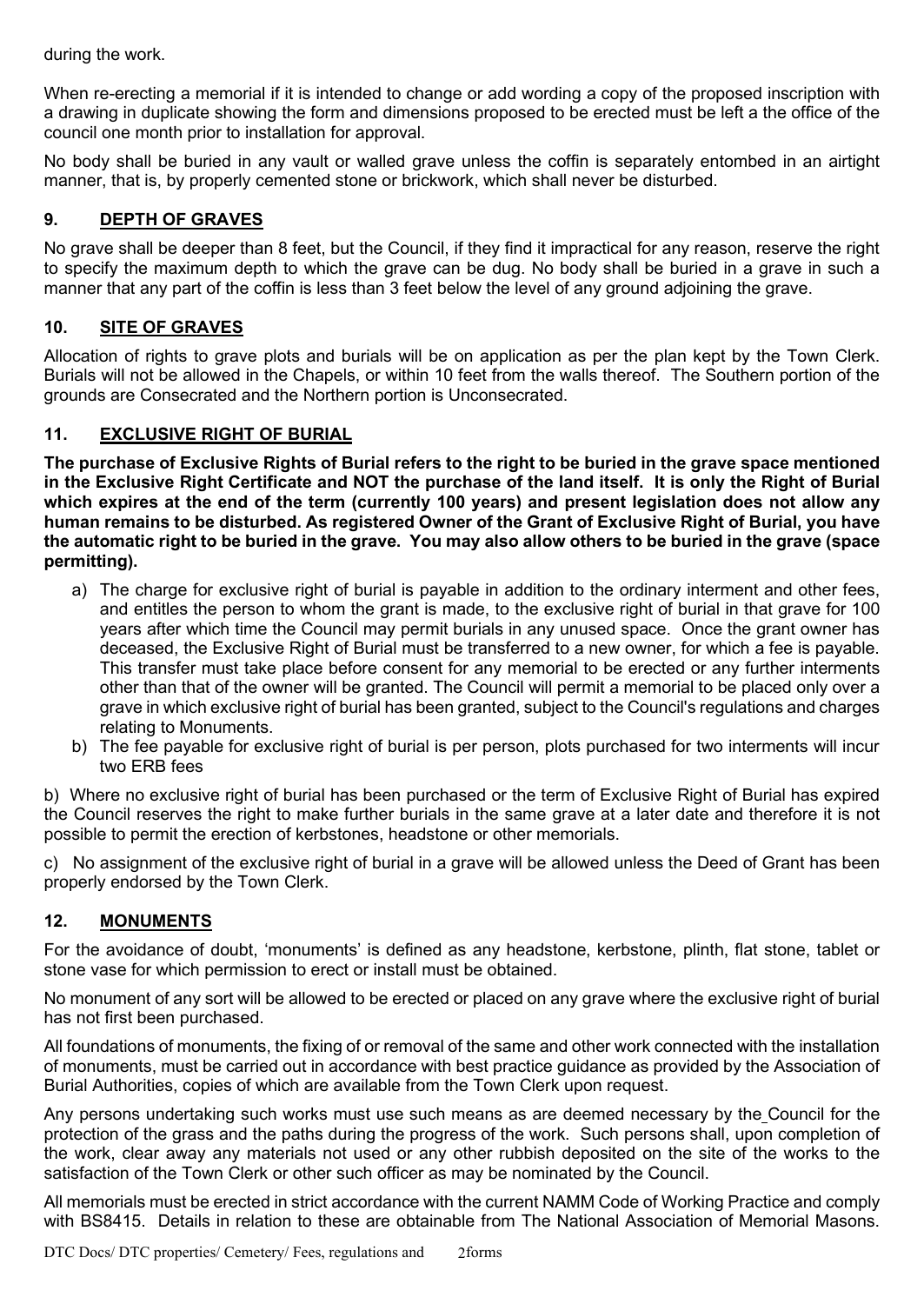With effect from May 2010, a Certificate of Compliance must be issued with every memorial installation and a copy provided to the Town Clerk. The Certificate of Compliance is designed to replace period guarantees and ensures that the manufacture and installation has been carried out to the highest industry standard of the day. This undertaking stands throughout the life of the memorial. The Council reserves the right to remove any memorial installed after May 2010 which does not have a Certificate of Compliance.

The Council requires that all memorials over 20" (apart from Cremation Memorials), must be erected on a foundation measuring a minimum of 18" back to front, insuring a higher degree of stability. Unless hard natural stone is used, reinforced concrete must be at least 3" thick. Apart from memorials commemorating cremated remains, no memorial may be erected until at least 6 months have elapsed from burial and the Memorial Mason will be responsible for realignment if tilting of more than 5 degrees occurs within five years on any memorial erected before the first anniversary. During the period between burial and erection of a memorial, temporary vases may be placed. Because of the risk of Tetanus infection and injury from broken glass, no glass flower containers are permitted.

No monument of any sort will be allowed to be erected or placed on a grave in any part of the Cemetery without the consent of the Town Clerk, and a copy of every monument and inscription proposed with a drawing, in duplicate, showing the form and dimensions proposed to be erected must be left at the office of the Council one month prior to installation for approval. The Council reserves the right to remove any monument that has been installed without the consent of the Town Clerk.

The grave reference number must be inscribed on all monuments.

All questions as to the fitness of any Monumental Inscription in the Consecrated part of the ground are ultimately determinable by the Bishop of the Diocese.

All monuments shall, after erection, be kept in good repair by the owner and unless this is done, Council reserves the right to cause them to be repaired or removed at the owners' expense.

No shrubs, plants or flowers may be planted within the Cemetery or on any grave therein nor may any shrubs, plants or flowers be cut or carried away without consent. The Council reserve the right to prune, cut down or dig up and remove any shrub, plant or flower planted without authorisation or which in their opinion has become unsightly or overgrown.

The placement of glass in any form (vases, bottles, trinkets or any item) in the Cemetery is expressly forbidden.

Any item placed in the Cemetery (and on graves in particular) without the express permission of the Town Clerk, is done so at the owners' risk and the Council does not accept any liability for such items. The Council reserves the right to remove any item which causes an obstruction to grass cutting or the general maintenance of the Cemetery.

Council reserves the right to periodically test the memorials for safety and take whatever action is deemed necessary.

### **13. GARDENS OF REMEMBRANCE**

The size of each plot shall not exceed 26" x 15" and after interment will be covered by a concrete or similar slab 26" x 15".

This plot is for one interment but a spouse or other close relative may be interred at a later date under the same base slab.

No other ashes may be interred in the same plot without the express wish or consent of the nearest relative.

All Cremation urns should be interred with a minimum of 18" depth to the top of the casket.

There is no provision for exclusive rights of burial and plots are allocated in rotation.

A memorial may be erected not exceeding 24" x 12" x 4" in size - no memorial shall be more than 24" high and made of natural stone not less than 2" thick. Provision may be made in the base stone for a flower container. No free standing containers or glass vases are permitted. No flat stones are permitted.

The memorial may be lettered to allow if desired, space for a second inscription and all memorials must be fixed to the bases by half inch diameter, non ferrous dowel pins.

The initial fee is for a period of 20 years and in the case of a double interment the period of 20 years begins from the date of the second interment.

The plot may be secured for a further 20 years for half the original fee.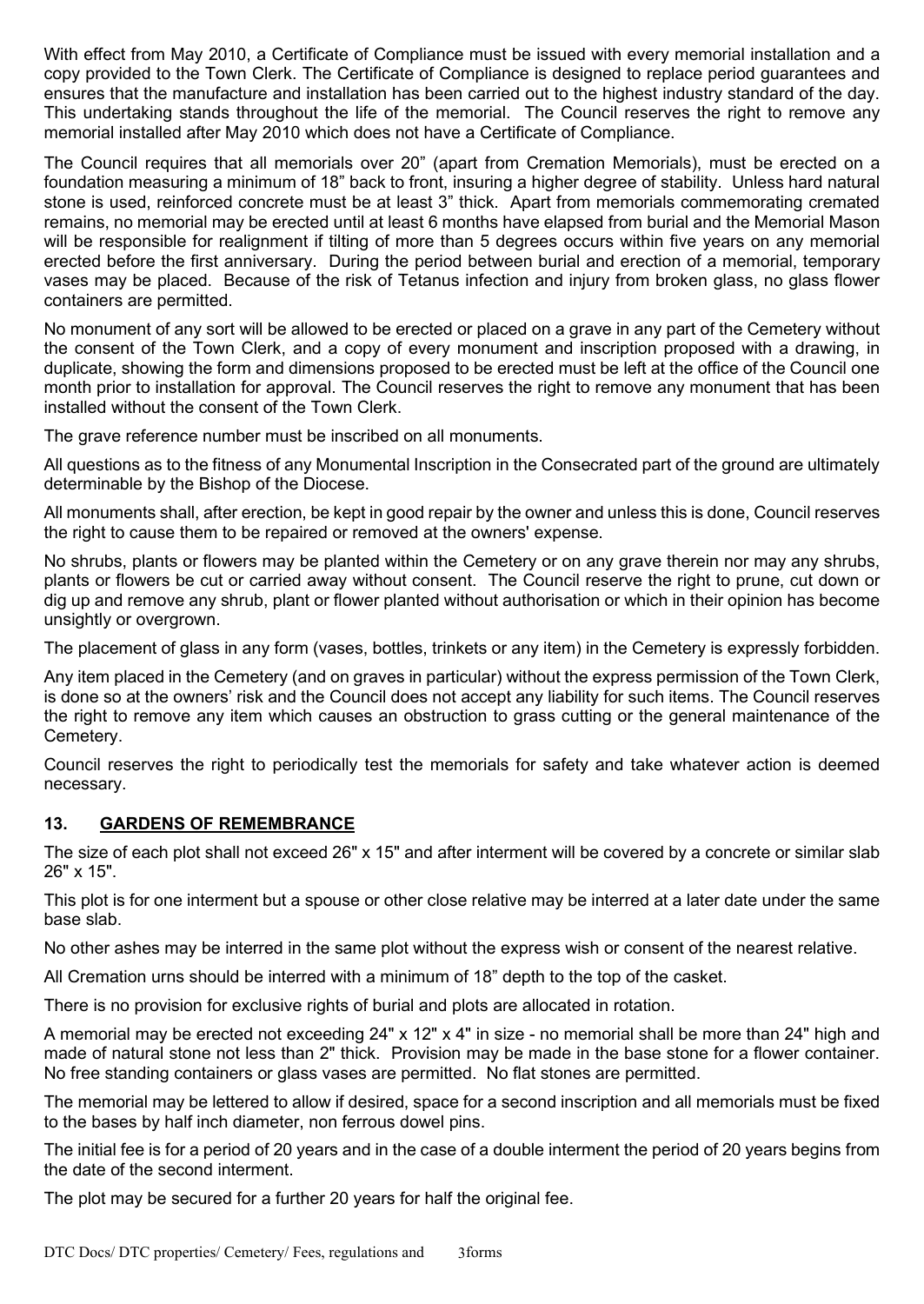# **14. SCATTERING OF ASHES**

Scattering of ashes is permitted in Diss Cemetery, by agreement of the Town Clerk and must be completed in accordance with the Cremation Act 1930 and The Local Authorities Cemeteries Order 1977 Section 10.6.

# **15. CHAPEL OF REMEMBRANCE**

Plaques, the design of which must be submitted to the Town Clerk for approval, may be erected in the Chapel of Remembrance.

# **16. REGISTER OF BURIALS**

A Register of the Burials, both in the consecrated and unconsecrated portions of the ground is kept at the Council Office where, at all reasonable times, searches may be made and photocopies obtained upon payment of the proper fees.

# **17. PLAN OF THE CEMETERY**

A plan of the Cemetery showing the situation of the graves and interments is kept at the Council Offices and may be seen without charge any week-day when the Office is open.

### **18. PUBLIC ACCESS**

The Cemetery will be open to the public between 8am and half an hour before sunset daily. Outside these hours, the Cemetery gates will be closed and access is prohibited except by personnel authorised by the Town Clerk.

### **19. PROHIBITIONS**

Children under the age of ten years of age will not be admitted, except under the care of a responsible person and all visitors will be expected to observe perfect decorum in all respects.

No dogs except guide dogs.

Smoking within the Cemetery is strictly prohibited.

Consumption of alcohol within the Cemetery is strictly prohibited.

The riding of horses, cycles and motorcycles within the Cemetery is strictly prohibited.

No persons shall be allowed to offer goods for sale or to solicit orders for the sale of any goods within the Cemetery. Offenders will be liable to expulsion.

No pet/animal remains will be allowed.

### **20. CONDUCT**

Every person who shall wilfully destroy or injure any building, wall, or fence belonging to the Council, or destroy or injure any tree or plant therein, or who shall daub or disfigure any wall thereof, or put up any bill therein or on any wall thereof, or wilfully destroy, injure, or deface any Monument, Tablet, Inscription or Grave Stone, or do any other wilful damage, play at any game or sport, or discharge fire-arms (save at a military funeral) in the Burial Ground, or wilfully and unlawfully disturb any person assembled therein for the purpose of burying any body therein, or commit any nuisance within the grounds, is liable to prosecution.

### **21. VARIATION OF REGULATIONS**

The Council reserves the right from time to time to make alterations or additions to the foregoing Rules and Regulations consistent with the Burial Acts. The Regulations of Her Majesty's Secretary of State, under the Burial Acts and applicable to the Cemetery must be considered as incorporated herewith.

### **22. NON-COMPLIANCE WITH THE REGULATIONS**

The Council in exercising its powers under these regulations will adhere to the following procedure where noncompliance with the regulations has occurred.

- 1. Before any action is taken with regard to the removal of any memorial that is considered to be in contravention of these regulations, the Council will notify the grave holder in writing of the Council's intentions at their last known address.
- 2. One month's notice of any intended action will be given.

DTC Docs/ DTC properties/ Cemetery/ Fees, regulations and 4forms